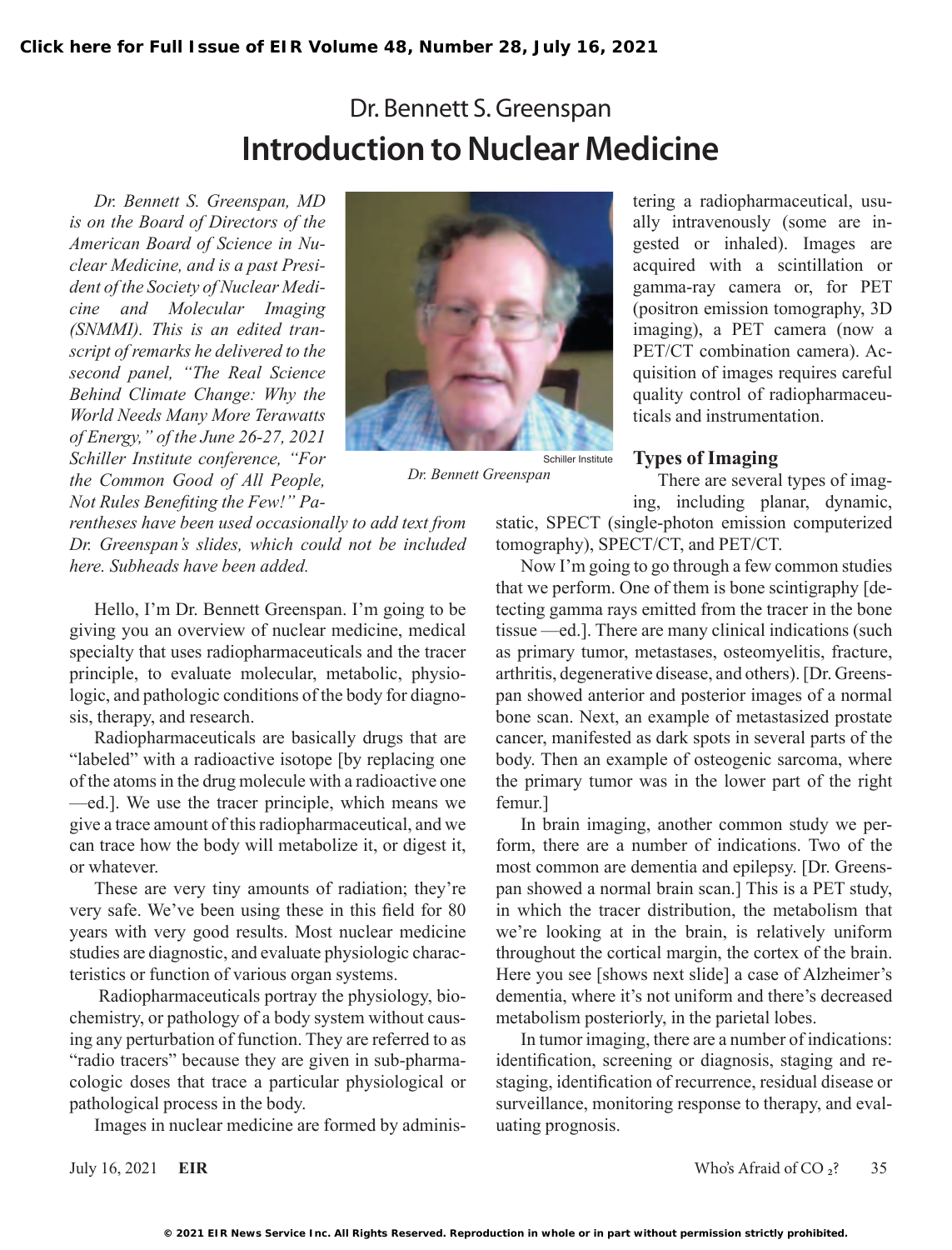#### FIGURE 1



*A whole-body PET/CT scan of a normal human body, with FDG-18 as the tracer. From the left, the CT scan (X-ray tomography); the PET scan (positron emission tomography); and the PET/CT combination.*

PET/CT is one of the major modalities for imaging a tumor. We can also perform image studies in cardiology (ischemia, myocardial viability), and in neurology (dementia, epilepsy), but the vast majority of PET studies or PET/CT are in oncology.

I'm going to explain how positron emission detection works (as used in PET). A radioactive nucleus [in the tracer molecule —ed.] is an emitter of a positron, which is a positive electron,  $\beta$ +. When a positron is

#### FIGURE 2



*Abnormal whole body PET/CT scan showing multiple metastases of a cancer. The cancer is not visible on the CT alone, at left. It is visible on the PET scan, center, and the combined image at right.*

given off, it combines with an electron, and they annihilate each other and produce gamma rays in equal and opposite directions. We use what we call annihilation coincidence detection.

So, if the detectors detect an emission of gamma rays equal and opposite to each other and at the same time, they presume that there's an event that occurred in between. [The inferred annihilation event will have been very close to the radioactive nucleus that emitted the positron, so the event signals the presence of the radioactive tracer there. —ed.] This technique has better sensitivity and resolution than the conventional nuclear medicine gamma cameras we've been using. It also provides accurate quantification. Normally, we can use short-lived positron-emitting radionuclides. The radioactive isotopes of carbon, nitrogen, oxygen, and fluorine are the common ones.

We take advantage of glucose metabolism by labeling glucose with a fluorine-18 (F-18) atom. The result is called fluorodeoxyglucose (FDG), because we take an oxygen atom off of the glucose molecule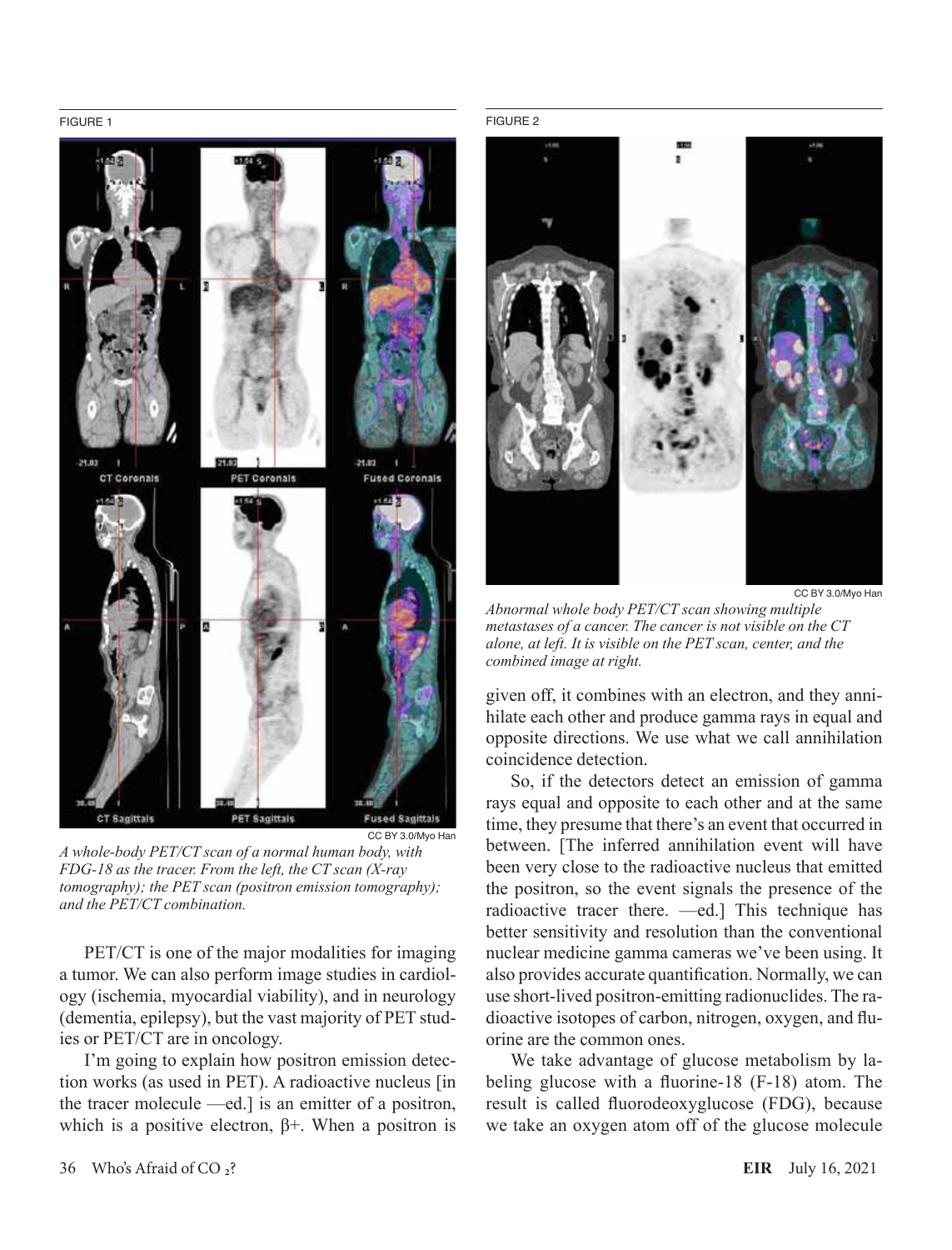and put on an F-18, so we can do the imaging. The F-18 goes up to the cell, and the cell takes it in through these glucose transporters and it gets in the cell and it starts getting metabolized, and then it gets stuck. So, it stays in the cell, and that's why we can image it. It turns out that most tumors, especially malignant tumors, need more glucose than normal cells. And so F-18 FDG was labeled "The Molecule of the Century" in the 20th century. And I think rightly so. [Dr. Greenspan



*Positron emission detection. At left, radioactive decay in the tracer chemical provokes a positron-electron annihilation event, yielding two gamma photons flying in opposite directions. At right, the detector array identifies multiple gamma photon pairs, enabling it to determine the region where the tracer is concentrated.*

showed F-18 FDG imaging of patients with lung cancer, metastatic melanoma, and disseminated cervical cancer metastasis.]

### **Radiopharmaceutical Therapy**

I want to talk next about radiopharmaceutical therapy. I said initially that most studies are diagnostic. Radiopharmaceutical therapy is currently the hottest research area in nuclear medicine. We are using a number of radiopharmaceuticals, and new ones are being tested every day. We've been using iodine-131 and sodium iodide for thyroid disease since the 1940s to treat hypothyroidism and thyroid cancer. That still works very well. In 2013, radium-223 dichloride, an alpha emitter [an alpha particle has two protons and two neutrons —ed.], was approved for treating castrate-resistant metastatic prostate cancer. It's had some success. One of the industry companies said that currently about 13% of nuclear medicine procedures are therapies. They predict that's going to rise to 30% by 2030.

So, this area is really, really hot stuff. It's expanding exponentially, and we're getting some good results. We have sodium iodide for hypothyroidism and for various thyroid cancers. We have some somatostatin receptortargeted therapy for neuroendocrine tumors. Lu-177 Dotatate (Lutathera) was approved by the Food and Drug Administration in January 2018.

We have another agent (I-131 MIBG) for neural crest tumors.





*"The molecule of the century"—glucose with a radioactive tag. The glucose molecule is labeled with a radioactive atom by replacing one of its oxygen atoms with a fluorine-18 atom (F-18). With this tag, the molecule is now a tracer, called F-18 fluorodeoxyglucose.*

Coming soon is the agent (Lu-177 PSMA, prostatespecific membrane antigen) for prostate cancer. This one is being studied at the Peter MacCallum Cancer Center in Melbourne, Australia, and [this](https://www.eurekalert.org/pub_releases/2018-06/sonm-sio062618.php) was the SNMMI Image of the Year in 2018. You can see there's some *incredible* results here. The areas in red are tumor. The image on the left [of each pair —ed.] is before therapy, and the image on the right is after therapy. This agent is being used in Europe and Australia and Asia, and hopefully it'll be soon approved in the U.S.

The agent Lu-177 Dotatate (peptide receptor radionuclide therapy) is another example where we can use imaging to detect tumor, before and after treatment. The imaging agent was just approved very recently, and the images show a vast improvement after